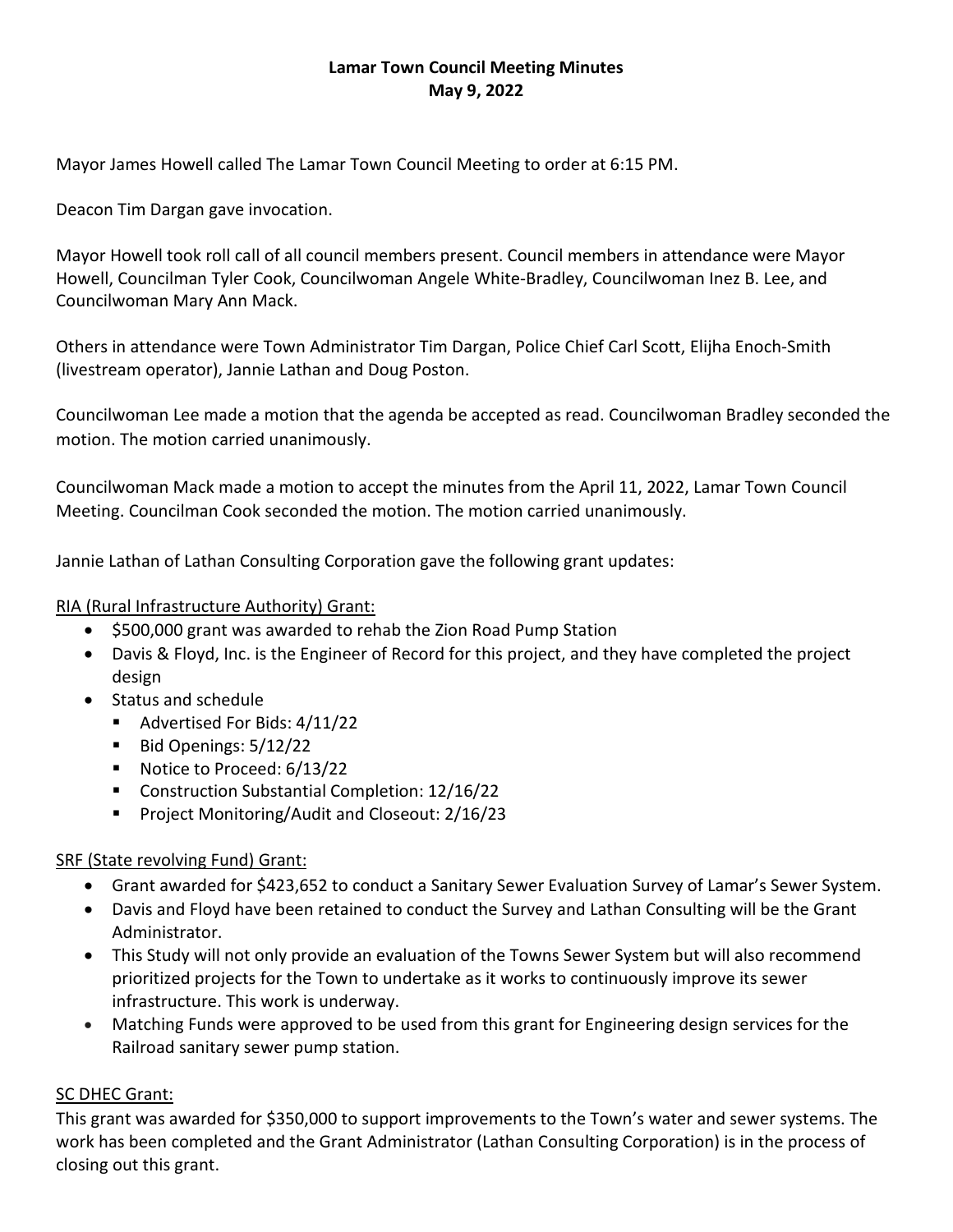## New Grant Application:

A new grant application to upgrade and replace the Railroad sanitary sewer pump station was prepared and submitted to RIA and SC State Revolving Fund by Lathan Consulting Corporation on March 14, 2022.

Future Infrastructure Grants for Lamar:

A meeting is being scheduled to discuss submission requirements for two additional infrastructure grants to be submitted this Fall for the Town of Lamar.

Councilwoman Mack asked about the bid opening meeting and the storm water issues. A citizen voiced concern about the likelihood of getting an RIA grant for Railroad Avenue when the Town already has one for Zion Road.

Ms. Lathan gave a summary of the grants that she has secured for the Town of Lamar and said that she would give it her best shot.

Doug Poston of Douglas R. Poston, Jr. CPA gave the Financial Report:

General Fund: Receipts - \$40,851.35, Disbursements - \$51,692.51, Decrease in cash - \$10,841.16, Ending cash balance - \$258,040.30 (\$180,028.61 of these funds are from the American Rescue Funds).

Utility Fund: Receipts - \$40,938.89, Disbursements - \$63,171.33, Decrease in cash -\$22,232.44 Ending cash balance - \$58,358.38 (\$18,081.06 available for operations; remainder is grant funds)

Mr. Dargan said that he and Mr. Poston would start pulling budget documents for Mayor Howell's review sometime next week.

Councilwoman Lee gave the Water & Sewer Report and the Beautification Commission Report:

- There were three major water leaks (In front of Spaulding Middle School, on South Darlington Street, and the Lamar Police Office), but all three leaks have been repaired.
- There is an ongoing issue at Main and Davis Street that is being monitored.
- Nothing new to report from the Beautification Commission.

Councilwoman Mack gave the Streets and Sanitation Report:

- Reported that she has noticed several places where gravel was used to temporary cover holes in the streets cause by water lines repair. She is going to get with Mr. Dargan to learn the procedure for getting DOT to permanently fill the holes.
- There are some major issues with ditches. Some issues are caused by debris, some are caused by trees growing in the ditches.

Mayor Howell stated that he wanted Councilwoman Lee and Councilwoman Mack to get together and provide a list of the problem ditches. He said that the county would start working on the ditches once the Town identified them.

Councilwoman Lee said that she has turned in a list of the ditches before and that she has more that are ready to be submitted. She shared that the county has worked on some of the ditches already and they are supposed to be coming back later. Councilwoman Lee said that this is an ongoing process and that it will not be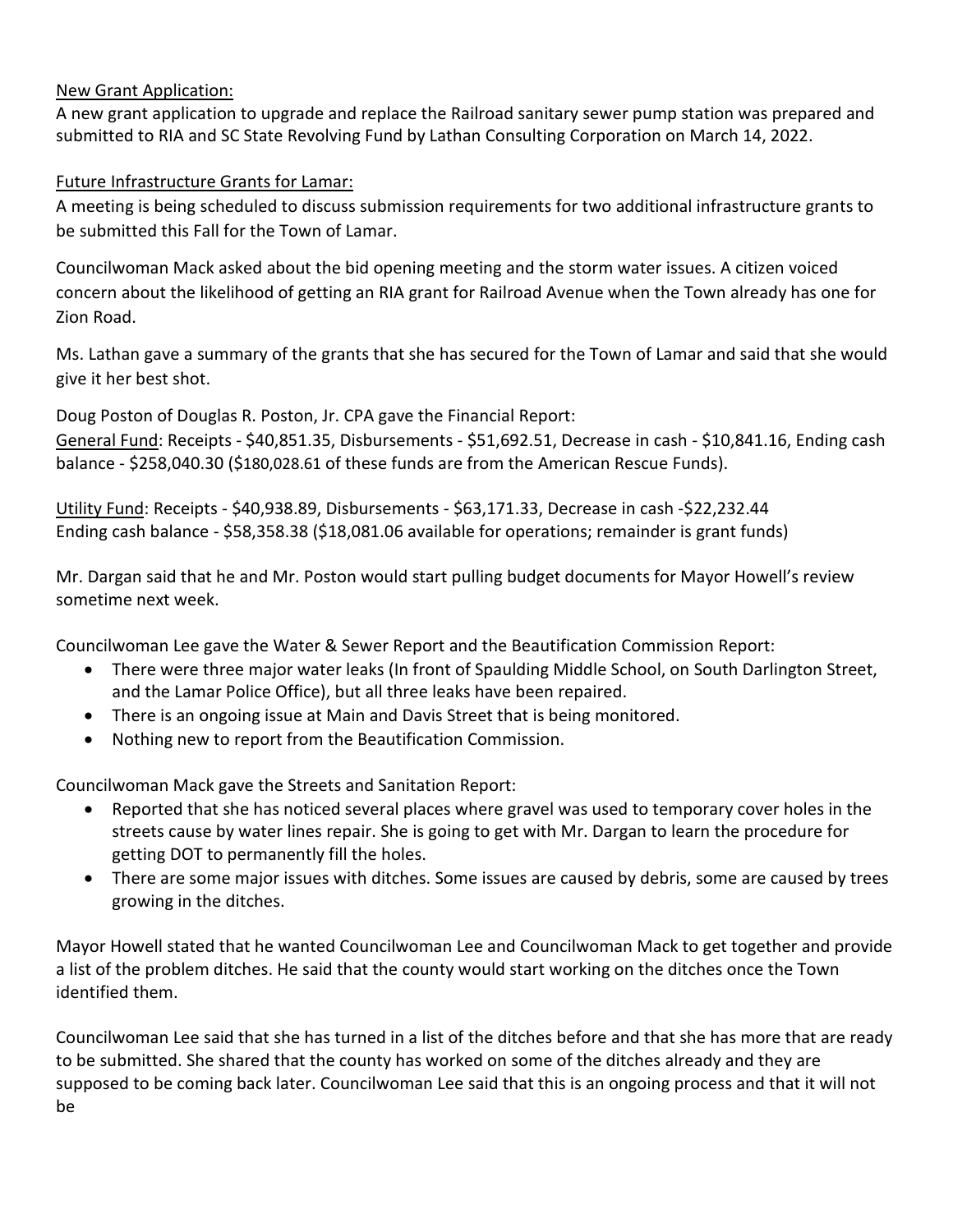Councilman Cook gave the Lamar Police Department Report:

Community Outreach: The Lamar Police Department participated in "Stop the Violence 2022" Event at Powerhouse Ministries (Pastor Tamara Durant). Office Freddie Davis was the spokesperson for the Lamar PD. Chief Carl Scott and the Lamar PD will participate in 'Orange Frog Day" at Spaulding Middle School.

Recruitment: The Lamar PD is still accepting applications for potential police officers. Candidates are asked to apply to the Town. Chief Scott is in currently in the process of setting interviews.

Burn Permits: Call Darlington County at -800-986-3742 to obtain a permit to burn within the Town limits.

Pets: Encouraging citizens to clean up after their pets when their pet "goes" on someone else's property.

TextMyGov: Please sign up for TextMyGov by texting "Hi" to 843-326-0266.

Councilwoman Mack asked about the advertising and hiring process for attracting new police officers.

Councilwoman Bradley gave the Codes Report:

:

Currently COG (Council of Government) is not offering in-person training for members of the Planning Commission or Board of Zoning Appeals. Training is being provided online via videos; the videos are a combined 6 hours. The COG suggested the following three (3) options:

- View the training vides as a group at the COG in Florence.
- View the training videos individually at the COG in Florence.
- View the video individually at a place and time of each member choosing.

Councilwoman Bradley suggested contacting the members to get a consensus of when most of them could meet for training. The Town could provide lunch for them and show the videos at Town Hall.

Councilwoman Mack suggested that the council read the 2013 Edition of the Town of Lamar Zoning Ordinance. She also wanted to know who the zoning administrator was in 2013? Was there a first and second reading? Is there a signed and attested copy of the adopted reading?

Councilwoman Bradley gave the Business License Report:

- All merchants received a copy of the 1) Business License Application, 2) Letter to Merchants, and 3) Explanation of SC Business License Tax and Standardization Act 176.
- The Business License Tax Year runs from May 1, 2022 April 30,2023.
- Merchants must provide proof of their gross income from 2021 on their applications. Tax returns, letter from a CPA, or itemized statement of services are acceptable forms of proof
- All merchants will pay \$100 for their business license for the 2022-2023 Tax Year. Starting with the 2023-2024 Business License Tax Year, fees will be based on gross income from the previous year.

Councilwoman Mack stated that the Town was at borderline harassment when asking citizens about business licenses when they are cutting family members lawn.